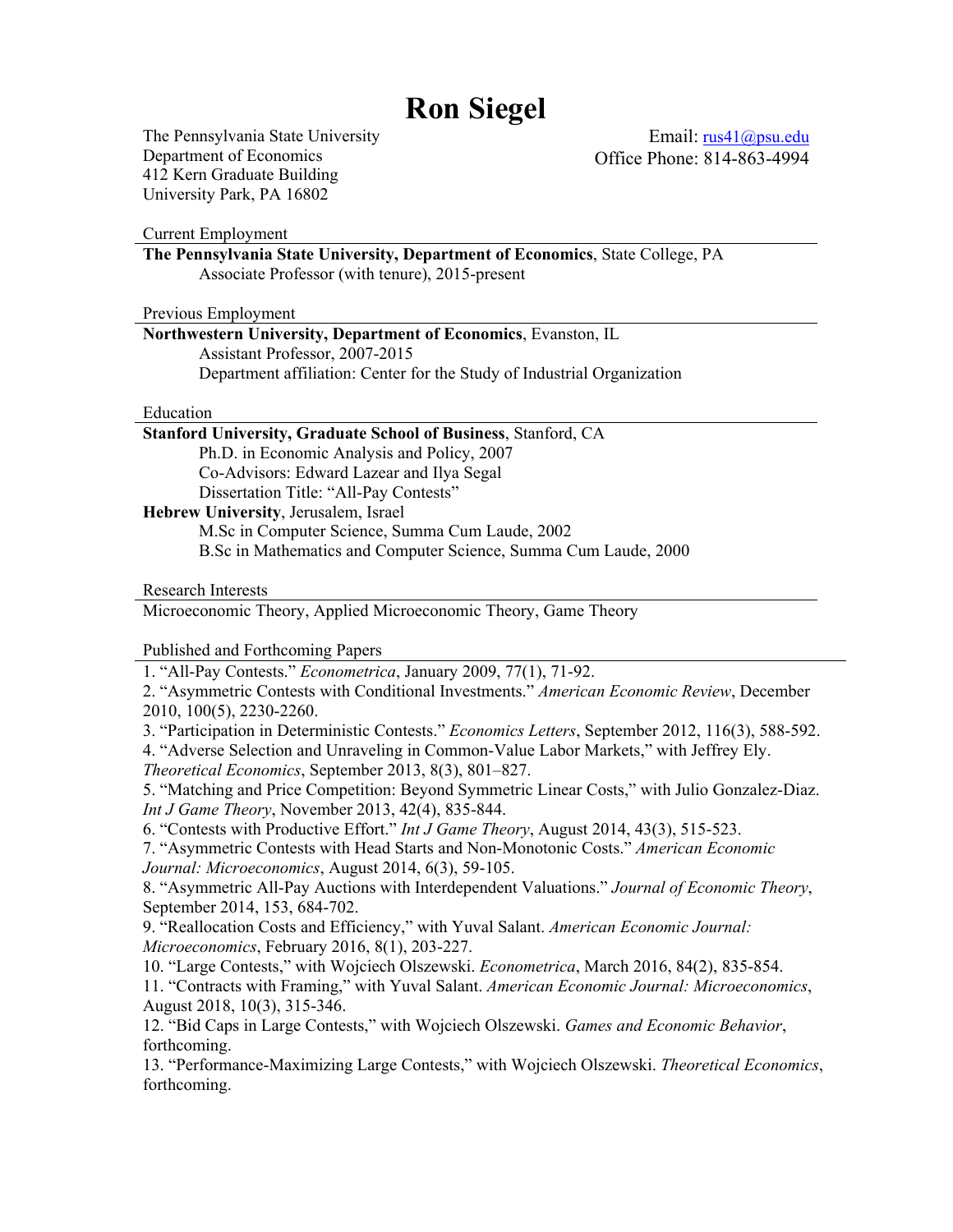Working Papers

- 14. "Judicial Mechanism Design," with Bruno Strulovici.
- 15. "Large Contests without Single Crossing," with Wojciech Olszewski.
- 16. "Pareto Improvements in the Contest for College Admissions," with Wojciech Olszewski.
- 17. "Consumer-Optimal Market Segmentation," with Nima Haghpanah.

#### Honors and Awards

NSF grant SES-1325968 "Approximating Large Contests and other Auction-Like Games: a Mechanism Design Approach," joint with Wojciech Olszewski, 2013-2016 Excellence in Refereeing Award, *American Economic Review*, 2013-2015, 2018 Undergraduate teaching award, 2018

Rector's Prize for Excellence in Graduate Studies, Hebrew University, 2001 Certificate of Academic Excellence, Israeli Parliament (Knesset), 2001 Outstanding Academic Achievement Scholarship, NDS Technologies, Israel, 2001 Outstanding Academic Achievement Scholarship, CheckPoint, Israel, 2001 Rector's Prize for Excellence in Undergraduate Studies, Hebrew University, 1999 Rector's Prize for Excellence in Undergraduate Studies, Hebrew University, 1998

## Professional Activities

Associate Editor*, International Economic Review*, 2016-

## Refereeing

*American Economic Review, American Economic Review: Insights, American Economic Journal: Micro, B.E. Journal of Theoretical Economics, Econometrica, Economic Inquiry, Economic Theory, Economics Letters, European Economic Review, Games and Economic Behavior, International Economic Review, International Journal of Game Theory, ISF, Journal of Accounting Research, Journal of Economics and Management Strategy, Journal of Economic Theory, Journal of the European Economic Association, Journal of Finance, Journal of Law and Economics, Journal of Law, Economics, and Organizations, Journal of Mathematical Economics, Journal of Political Economy, Public Choice, Management Science, RAND Journal of Economics, Review of Economic Studies, Theoretical Economics*

## Academic Visits

Visiting Professor, Hebrew University - March 2012 – August 2012 Visiting Senior Lecturer, Tel-Aviv University – October 2011 – February 2012 Visitor of the Applied Theory Initiative in Chicago Booth School of Business - October 2010 Fellow at the Institute for Advanced Studies, Hebrew University - March-June 2010

#### Seminars and Conference Presentations

#### **2019-2020**

Northwestern, Hebrew University, Pompeu Fabra University, Universitat Autònoma de Barcelona, Rice

## **2018-2019**

Calgary, Tel Aviv, Toronto, Johns Hopkins, Eighth Annual Law and Economics Theory Conference (George Mason), Conference on the Economics of Crime and Justice (Chicago), Bern Contest Workshop, Hong Kong Summer School **2017-2018**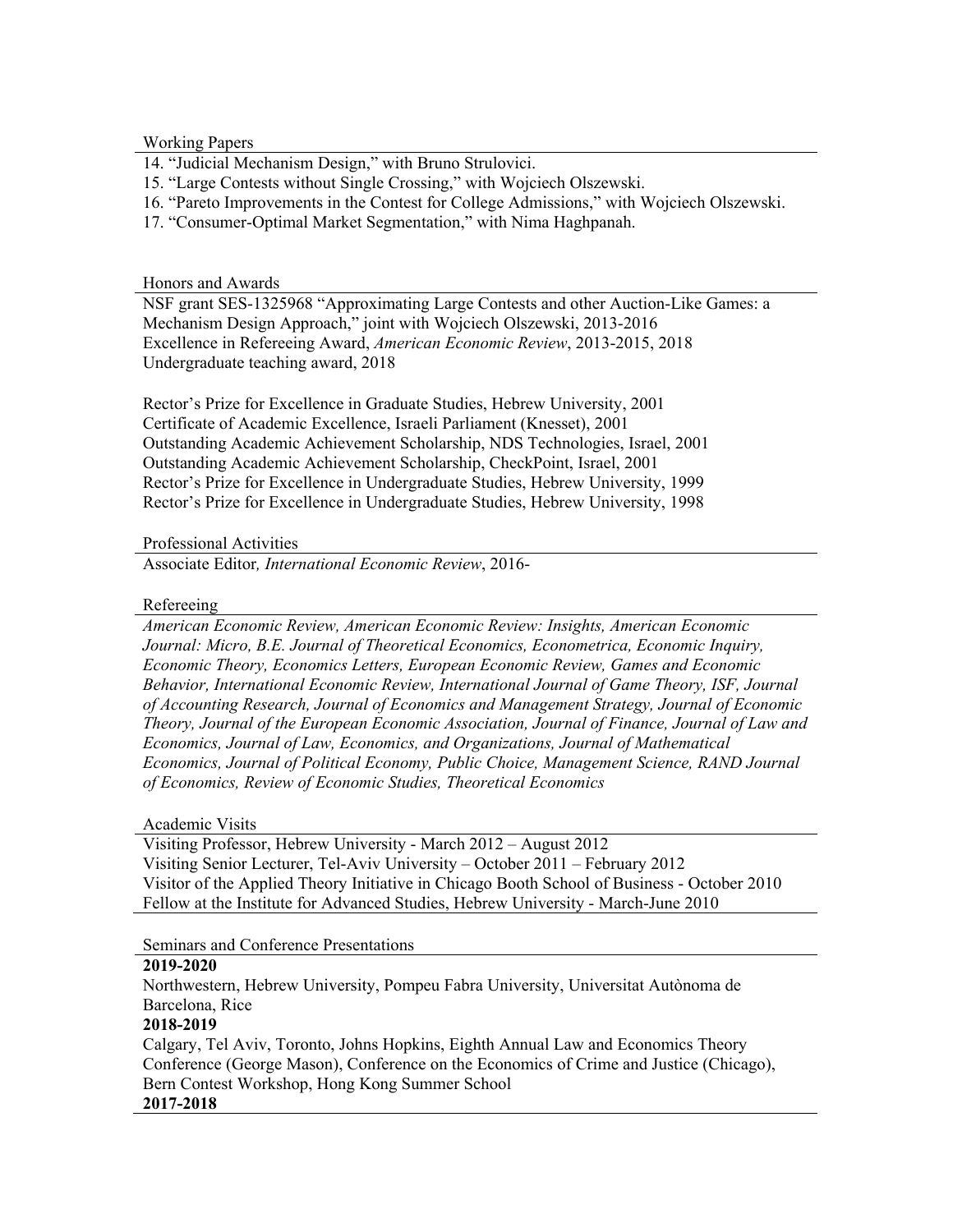Western Ontario, Berkeley, Yonsei, Sungkyunkwan (SKKU), Conference on Law and Economics at HKUST, Econometric Society North American Winter Meetings, SAET Taipei, NBER Summer Workshop on Law and Economics

# **2016-2017**

Montreal, Chicago Econ + Booth, NUS, Carlo Alberto, EUI, UVA, Cincinnati, ASSA Winter Meetings, Southern Economic Association Conference, Cowles Summer Economic Theory Conference

# **2015-2016**

CMU, Boston College, UBC, Duke, Rochester, Current Frontiers in the Theory of Contests (Max Planck Institute, Munich), Pennsylvania Economic Theory Conference (Penn State), Workshop on Law and Economics (Stony Brook)

## **2014-2015**

Seoul National University, conference in honor of Sergiu Hart (Hebrew University), Econometric Society World Congress (Montreal)

# **2013-2014**

Penn State, Microsoft Research (New England), Berkeley Haas, Conference in Honor of Edward Lazear (Stanford), UCSD, Hebrew University, The sixth Israeli Game Theory conference, Canadian Economic Association annual meeting

# **2012-2013**

Wisconsin, Ohio State, Purdue, Minnesota, Chapman, Mannheim, Zurich, Lausanne, Tel-Aviv, Arizona State, Tournaments, Contests, and Relative Performance Evaluation (Fresno), CSIO/IDEI IO conference (Toulouse), SAET conference (Paris)

# **2011-2012**

Tel-Aviv, IDC, Hebrew University, Princeton, NYU Stern, Oxford, Cambridge, Bocconi, Ben-Gurion University, ASSA Winter Meetings, Workshop on contests, mechanisms, and experiments (Exeter), Bounded Rationality Conference (Jerusalem), Zurich Workshop on Economics 2012

# **2010-2011**

Chicago Booth, Tel-Aviv, Hebrew University, Bonn, Dortmund, Ecole Polytechnique, Stanford, Toronto, CSIO/IDEI IO conference (Toulouse), Tel-Aviv International Workshop on Game Theory, Fourth Transatlantic Theory Workshop (PSE)

# **2009-2010**

NYU, Berkeley, UCL, LSE, Milwaukee, Hebrew University (2), Tel-Aviv, IDC, Ben-Gurion University, Technion, Honk Kong University, PUC (Brazil), Second Brazilian Game Theory Workshop

# **2008-2009**

UPenn, Chicago, Columbia, Tel-Aviv, UCLA, Washington (St. Louis), Yonsei (South Korea), ASSA Winter Meetings, CSIO/IDEI IO conference (Toulouse), Second Transatlantic Theory Workshop (Northwestern)

## **2007-2008**

Cornell, Penn State, CSIO/IDEI IO conference (Northwestern), Duke/Northwestern/Texas IO Theory Conference, Games 2008, First Transatlantic Theory Workshop (PSE) **2006-2007**

Chicago GSB, Hebrew University, Northwestern Economics and Kellogg, NYU Stern, Toronto, UCLA, Yale Economics and Yale SOM

Teaching Experience

**Instructor**, The Pennsylvania State University 1<sup>st</sup> year Game Theory (Graduate), 2018, 2019 Game Theory (Undergraduate), 2015-2020 Topics in Game Theory (Graduate), 2015, 2016 **Instructor**, Northwestern University